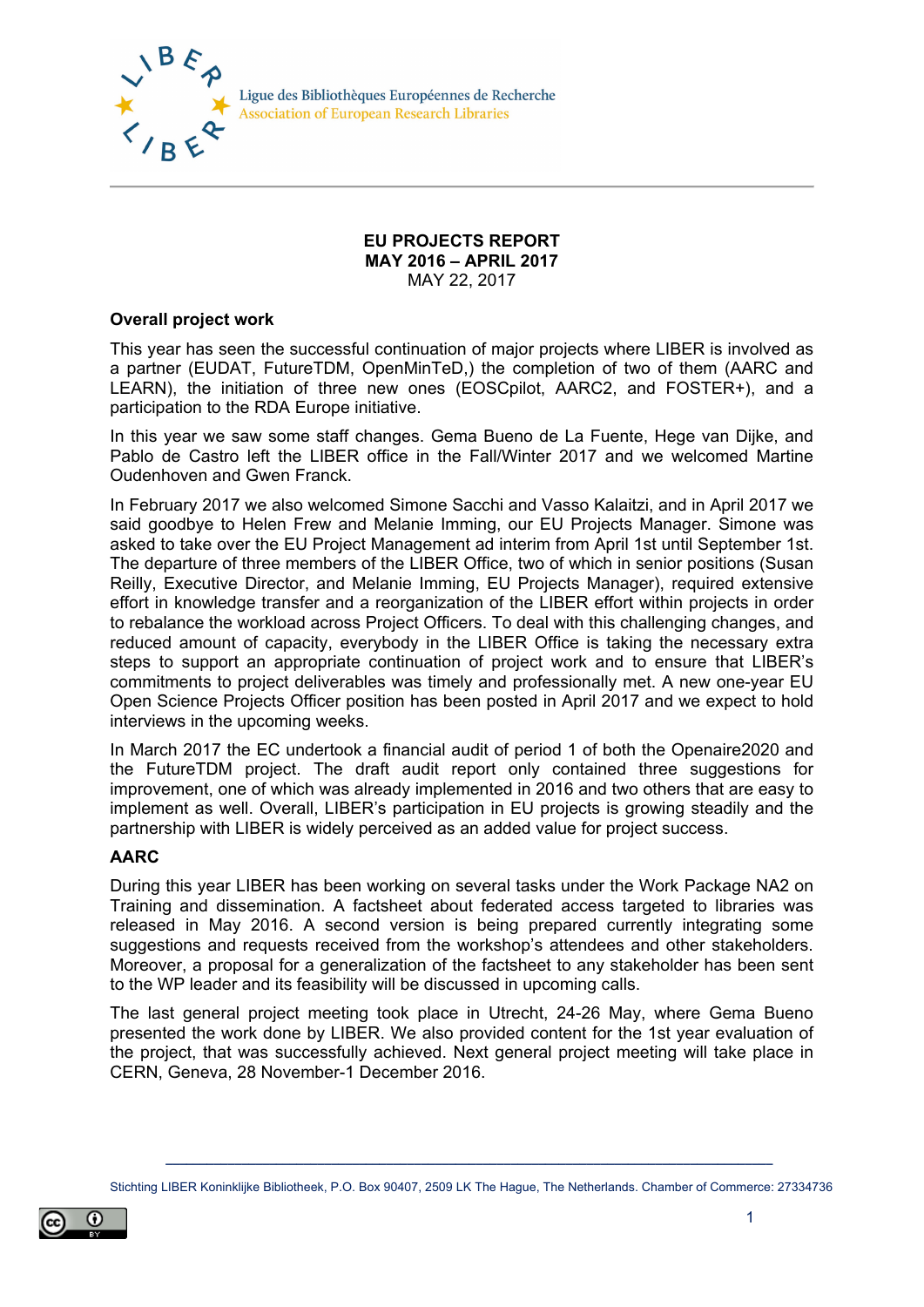A workshop on federated access for library resources was held at the LIBER Conference 2016. The level of participation was low but the level of satisfaction was high. A [blog](https://aarc-project.eu/federate-to-win-an-aarc-workshop-at-the-liber-annual-conference-2016) post has been produced as a report of the event.

LIBER is also in charge of coordinating the subtask on liaising activities with other projects and communities, that has helped to identify potential engagement with other partners, and that is still in progress. In June 2 a meeting was organised by THOR project which gathered communications coordinators and other representatives from many EC H2020 einfrastructures projects. LIBER attended the meeting representing LEARN, AARC, OpenMinTeD and OpenAire. Opportunities for collaboration were identified and some resources and tools were set to enable future liaising between projects and communities. In November 2016, Gema Buena de la Fuente was succeeded by Martine Oudenhoven as main LIBER officer for the AARC project on federated authentication and authorisation. The project has now come to an end, and all that remains is reporting and the final review. During the last phase of the project, LIBER has been working on several tasks under the Work Package NA2 on Training and dissemination. The work package leader has been replaced and the new WP leader is focused on using this final stage of the project to wrap things up and lay a good foundation for the dissemination of AARC2. A meeting with the new WP lead, a plenary meeting in CERN (Geneva) and a final meeting in Athens have taken place where this approach has been discussed.

As part of NA2, LIBER has taken the lead in compiling a 'library toolkit', which is a page on the website that contains AARC-resources that can be relevant for libraries. Before, all resources were hidden and spread over various channels (wiki, hidden wiki, google docs and website). Now they are combined and easy to communicate: [https://aarc-project.eu/libraries.](https://aarc-project.eu/libraries) LIBER has produced a second version of a factsheet about federated access for libraries and a flyer about pilots, and edited a document about a roleplay game on federated access and a set of frequently asked questions. LIBER also helped in setting up social media accounts and wrote a blog article about the project for the LIBER website *[Final meeting of AARC project on](http://libereurope.eu/blog/2017/05/09/final-meeting-aarc-project-federated-access/)  [federated access.](http://libereurope.eu/blog/2017/05/09/final-meeting-aarc-project-federated-access/)*

LIBER was also in charge of coordinating the subtask on liaising activities with other projects and communities, that has helped to identify potential engagement with other partners. This was mainly focused on identifying events that are interesting for AARC to join.

The main challenge of the project was that all partners (including the project and WP lead) had a very strong focus on the technical side of federated access. They did not consider engagement and dissemination to be a priority and did not seem to have a lot of experience with how to manage or execute these activities. This resulted in LIBER pushing very hard to get results.

#### **LIBER Members involved in the project:**

- 1. [The Moravian Library,](https://www.mzk.cz/en) Brno, Czech Republic
- 2. [KIT Library,](http://www.bibliothek.kit.edu/cms/english/) Karlsruhe, Germany

# **AARC 2**

AARC2 has started in April 2017 and the kick off meeting will take place June 6th-8th in Bad Herrenalb. The main goals of the project are largely the same as those of AARC, although there is an intention to focus more on engaging with target communities and to shift the technical focus from authenticating the identity of users to authorizing permitted users to access resources across different infrastructures and collaborations.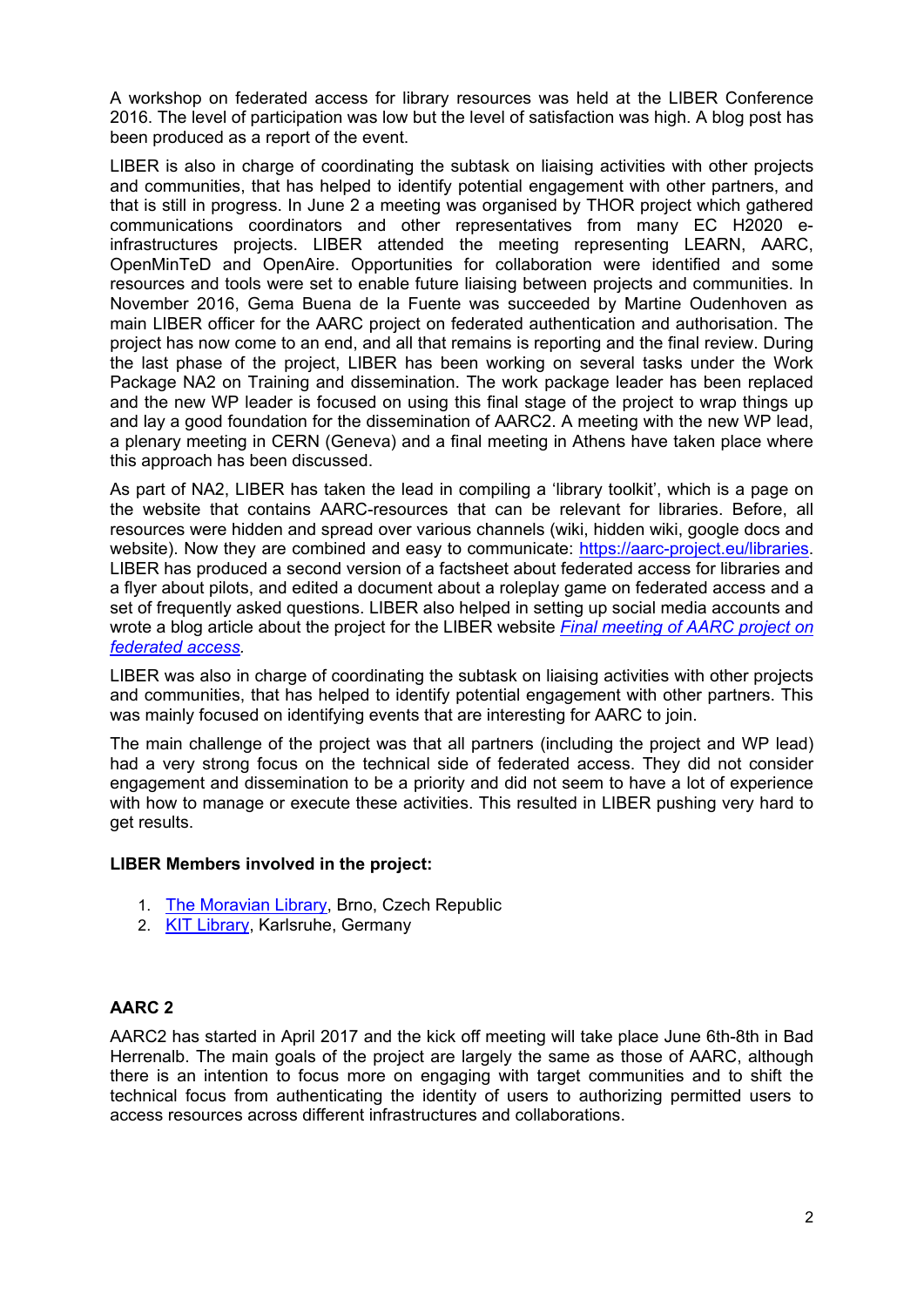LIBER only has very little effort in this project (3PM over 2 years) and also little budget to spend. LIBER will be supporting the dissemination and engagement activities. It has been discussed with the WPp-lead, that LIBER will mainly focus on social media and engagement with the library community.

#### **LIBER Members involved in the project:**

- 1. [The Moravian Library,](https://www.mzk.cz/en) Brno, Czech Republic
- 2. [KIT Library,](http://www.bibliothek.kit.edu/cms/english/) Karlsruhe, Germany

### **EUDAT**

During this year the LIBER contribution to the EUDAT project saw fluctuations due to lack of a main project officer in Fall 2016 and changes in leadership in one of the Work Packages LIBER is involved. In Summer 2016 LIBER led on the timely completion of the EUDAT Deliverable 2.5 - Guidelines on Open Access and Restricted Data. We managed the development of content from the consortium partners, and contributed directly to the EU legislation sections and the implications for data centres following adoption of the EU General Data Protection Regulation (GDPR). These guidelines will now be reviewed by a legal expert and then built upon further to include ethical considerations in dealing with restricted data (beyond personal data).

An internal report has been produced by LIBER Officer Gema Bueno as part of the Task 4.1 Scientific Communities Environments and Requirements. The Report on Pan-European activities and trends in research data management in libraries provides a landscape study of academic libraries in Europe in regards to research data management trends. The study addresses the question on how RDM is understood by libraries, and the different levels of awareness that currently exist within the community. The report synthesises also the main outcomes from a recent study on research data services in Europe, based on a survey conducted in the spring of 2016 by an international research team funded by LIBER and DataONE. We are currently discussing how to disseminate this report with the EUDAT team.

In the dissemination works package LIBER created a poster for the LIBER conference and presented EUDAT in a lightning talk. LIBER also worked on a booklet of flyers about EUDAT, with specific information for different stakeholders. LIBER presented these flyers at the EUDAT booth at the Digital Infrastructures for Europe conference in Krakow in September. At this conference, we also held video interviews with organisations who have replied to EUDAT's datapilots and are running EUDAT services successfully. The video has been published on the EUDAT website.

During the Fall/Winter 2016-2017, following the departure of Gema, LIBER wasn't able to spend a lot of effort on EUDAT. We did work on the follow up of the guideline deliverable that was submitted before the summer, which is due this summer. The internal report that LIBER produced as part of the Task 4.1 Scientific Communities Environments and Requirements was very well received; we are looking into publishing this as a standalone resource for libraries on Research Data Management, maybe in cooperation with the LEARN project. The EUDAT video produced by LIBER in October was very well received.

From February Simone Sacchi and Vasso Kalaitzi will both participate in EUDAT: Simone focused on the Policies work package and Vasso on the Dissemination work package. Since then, work has slowly resumed. Changes in the lead of WP3 have affected LIBER's ability to effectively utilize the effort left in the WP, despite the proactive effort of Vasso in establishing communication channels across project partners. LIBER has also continued using all the available dissemination channels it has in order to promote the project's material on a regular (weekly, when possible) basis. For WP2, Policies, LIBER is actively involved in developing an extended version of Guidelines on Open Access and Restricted Data, with the inclusion of a pilot application of the DataTag system as framework to formalize and monitor levels of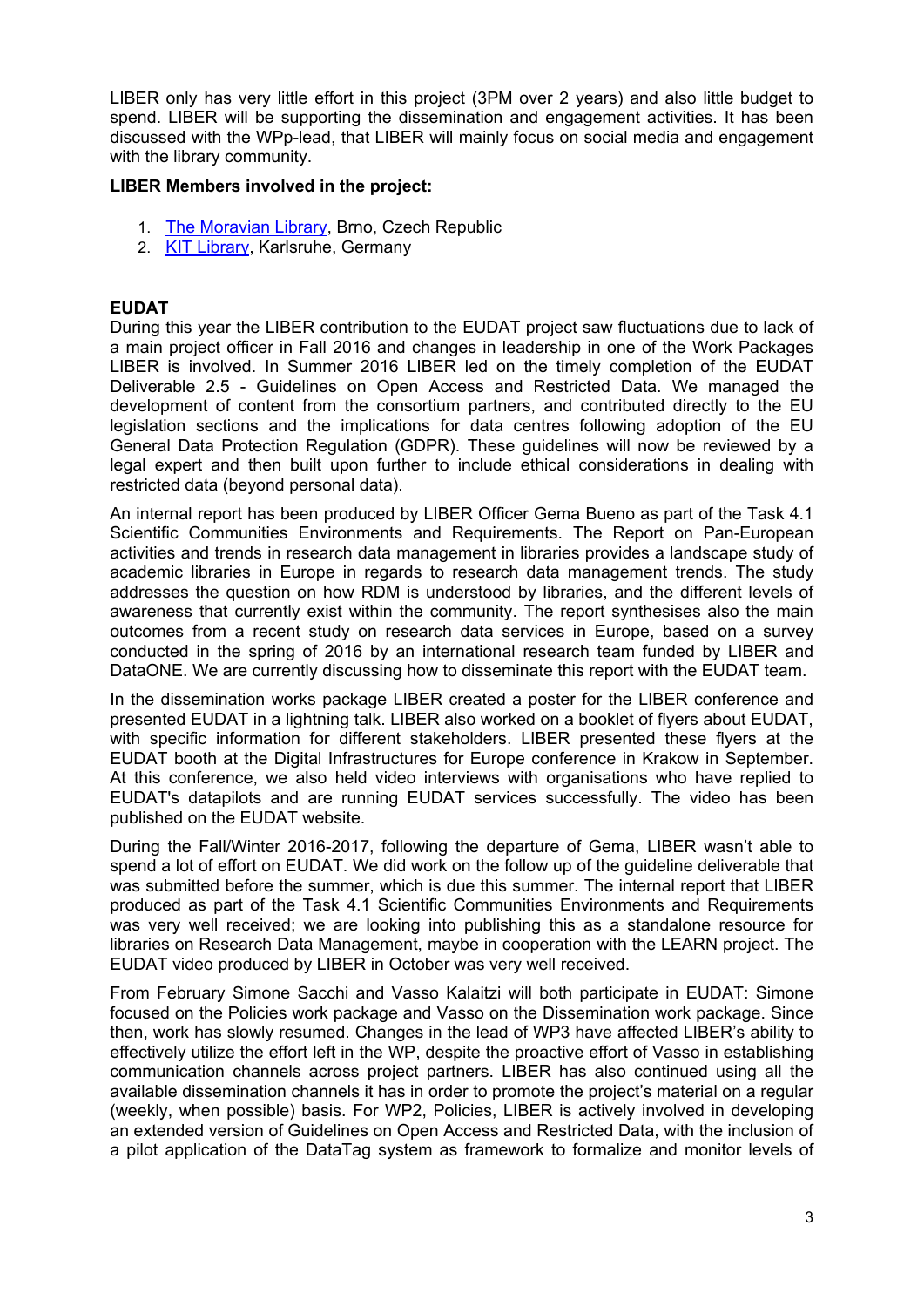sensitivity and security for data hosted within the EUDAT infrastructure. A new Deliverable 2.8, which will include the updated version of the guideline is due in August 2017. An EUDAT poster has been submitted, accepted and will be presented during the LIBER Conference in Patras.

# **LIBER Members involved in the project:**

- 1. [University of Helsinki](https://www.helsinki.fi/en) / [The National Library of Finland,](http://www.nationallibrary.fi/) Helsinki, Finland<br>2. Uppsala University Library, Uppsala, Sweden
- 2. [Uppsala University Library,](http://www.uu.se/) Uppsala, Sweden
- 
- 3. [Lund University Libraries,](http://www.lub.lu.se/en/lund-university-libraries) Lund, Sweden<br>4 Main Library, University of Edinburgh, Ed [Main Library, University of Edinburgh,](http://www.ed.ac.uk/information-services/library-museum-gallery) Edinburgh, United Kingdom

### **EOSCpilot**

The [European Open Science Cloud for Research pilot project](http://eoscpilot.eu/) (EOSCpilot) project started in January 2017 and is supporting the first phase in the development of the European Open Science Cloud (EOSC) as described in the [EC Communication on European Cloud Initiatives](https://ec.europa.eu/digital-single-market/en/news/communication-european-cloud-initiative-building-competitive-data-and-knowledge-economy-europe) [2016]. The EOSCpilot project will:

- establish the governance framework for the EOSC and contribute to the development of European open science policy and best practice;
- will develop a number of pilots that integrate services and infrastructures to demonstrate interoperability in a number of scientific domains; and
- will engage with a broad range of stakeholders, crossing borders and communities, to build the trust and skills required for adoption of an open approach to scientific research.

The kick off meeting of the European Open Science Cloud Pilot was held on January 17 and 18 in Amsterdam. LIBER is the co-lead of the Engagement and communications WP and has a large task in the Skills WP, as well as minor effort in the Management and Policy WPs. Simone Sacchi and Vasso Kalaitzi are working on this project, with Vasso taking on more responsibilities in the coordination of WP activities after Simone took on the interim position of EU Projects Manager.

For the Skills WP, LIBER coordinated a joint WP7 and T8.1 internal mini survey, helped organising the skill requirement workshop to be held in Amsterdam on April 17th (logistics) and provided input for the drafting the landscape analysis, science demonstrators, and data stewardship skill evaluation.

For the Engagement and Communication WP, as the co-lead, LIBER does the planning of activities, division of tasks, setting of deadlines and coordinates the weekly skype calls and meeting minutes drafting. Furthermore, LIBER drafted and coordinated an internal mini survey to identify the major groups of stakeholders from the scientific research, private and public sectors consortium partners are already in contact with, in order to bring them together and help set up a communication strategy to establish effective channels of engagement per stakeholder group, based on already existing strategies in this community. LIBER was responsible for the analysis of raw data and grouping of results, as well as the drafting, coordination and final editing of the MS26 "Initial Stakeholder Identification & Engagement Strategy" document due end on March. Further activities concern the engagement using the LIBER network, LIBER channels and social media, drafting, planning and coordination of workshops and events and the coordination of a face-to-face WP8 meeting in Amsterdam in May 2017 with attendance of the project coordination office.

LIBER is also leading the organization of a workshop targeting funders and other institutions in an intermediary role with respect to the EOSC end users (i.e. academic organizations, research centers, and research libraries) aimed at engaging the communities around the EOSC emerging policy framework to be held at the September 2017 Open Science Fair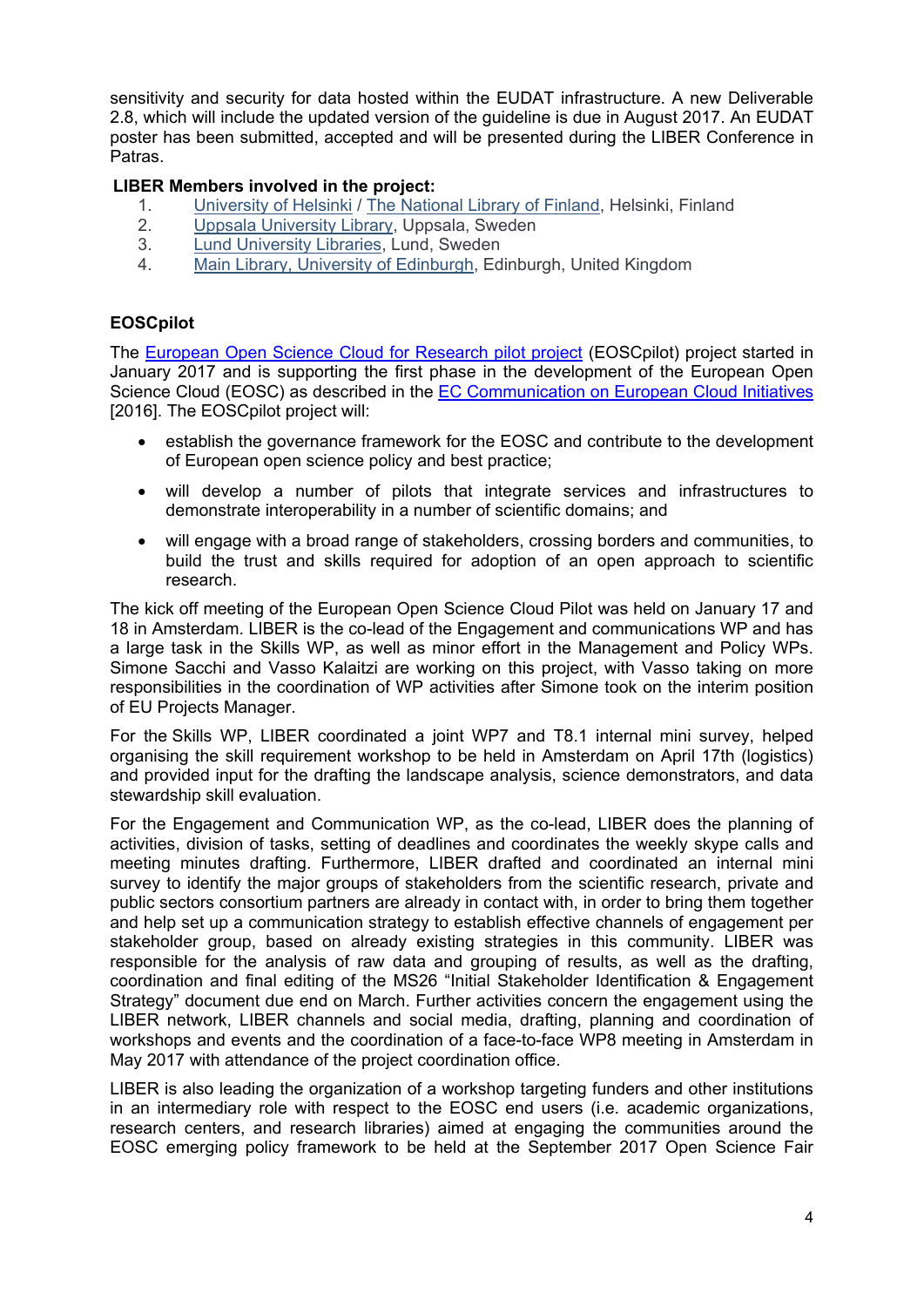event in Athens, Greece, and is involved in the scientific committee of a satellite workshop targeting researchers and research communities around the EOSC envisioned services colocated with the October 2017 FORCE2017 conference in Berlin, Germany. An EOSCpilot poster has been accepted and will be presented at the 2017 LIBER Conference in Patras.

# **LIBER Members involved in the project:**

- 1. [KIT Library,](http://www.bibliothek.kit.edu/cms/english/) Karlsruhe, Germany
- 2. [Main Library, University of Edinburgh,](http://www.ed.ac.uk/information-services/library-museum-gallery) Edinburgh, United Kingdom
- 3. [Georg August Universität, Göttingen,](http://www.uni-goettingen.de/) Göttingen, Germany
- 4. [European Molecular Biology Laboratory,](https://www.embl.de/) Heidelberg, Germany
- 5. [Jisc,](https://www.jisc.ac.uk/) London, United Kingdom
- 6. [University of Manchester,](http://www.manchester.ac.uk/) Manchester, United Kingdom

# **FOSTER**

The [FOSTER](https://www.fosteropenscience.eu/) project ended in July 2016. In June 2016 LIBER released the course ["Open](https://www.fosteropenscience.eu/content/open-science-core-libraries)  [Science at the core of Libraries"](https://www.fosteropenscience.eu/content/open-science-core-libraries), authored by Gema Bueno and available at the FOSTER Portal. It is introductory course addressed to librarians aiming to gain understanding of the implications of Open Science, the potential opportunities and possible challenges, and check on existing best practices to deal with them. Also in June 2016, LIBER held a [workshop](https://www.fosteropenscience.eu/event/foster-workshop-liber-2016-open-science-core-libraries) at the LIBER Conference 2016 targeted at librarians and other stakeholders on Open Science, with over 40 attendees and 7 FOSTER project partners from 16 European countries, and a high satisfaction rating..

For the graduate schools work package, LIBER carried out a preliminary analysis on the current doctoral training programs at several European countries in order to identify the existence, but also the lack of training on Open Science topics. This work served as a basis for the Graduate schools WP final report, and as preliminary work for the submission of a RDA Working Group to build capacity in Grad Schools to train on Open Data and RDM.

Despite the project officially ended in July 2016, the FOSTER portal continues to be populated with new training materials from partner institutions and other projects.

# **FOSTER Plus**

The FOSTER Plus project, continuation and enhancement of the FOSTER project, started on May 1<sup>st</sup> 2017, with Martine Oudenhoven as the main Project Officer. Building upon the solid foundation provided by the previous FOSTER project, will support individual researchers and research performing organisations to move beyond simply being aware of Open Science (OS) approaches to be able to apply in their daily workflows. Actions in the project include:

- conduct a wide-ranging training programme, facilitating self-directed online learning using the Open Science Toolkit, blended and moderated e-learning courses through the FOSTER Portal, and a variety of face-to-face events;
- provide discipline/community specific training, addressing actual knowledge and skills gaps, and building capacity for the practical adoption of OS culture;
- work in collaboration with associated partners, Research Infrastructures and related projects (e.g. EUDAT, OpenAIRE, FIT4RRI, OpenUP, LEARN, OpenMinted;
- support a trainers network by delivering train-the-trainer sessions and incentivising OS ambassadors through gamification tools on the FOSTER portal;
- assign digital badges and certificates to reward learners and further foster the culture change.

# **LIBER Members involved in the project:**

1. University of Minho – [Documentation Services,](http://www.sdum.uminho.pt/) Minho, Portugal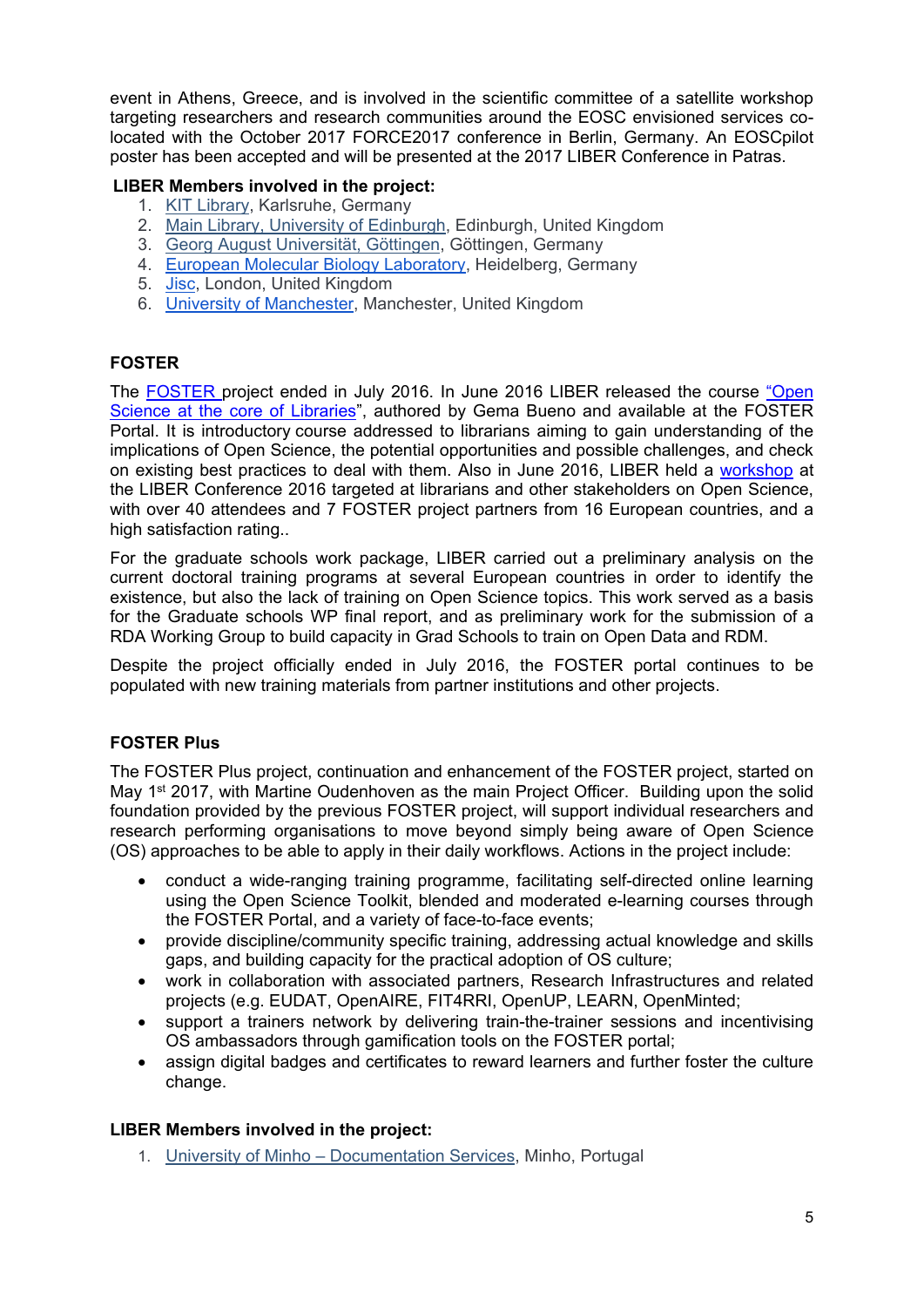- 2. [The Open University Library,](http://www.open.ac.uk/) Milton Keynes, United Kingdom
- 3. [Couperin,](http://www.couperin.org/) Paris, France
- 4. [University of Warsaw Library,](http://www.buw.uw.edu.pl/en/) Warsaw, Poland
- 5. [Glasgow University Library,](http://www.gla.ac.uk/services/library/) Glasgow, United Kingdom
- 6. [Main Library, University of Edinburgh,](http://www.ed.ac.uk/information-services/library-museum-gallery) Edinburgh, United Kingdom
- 7. [Georg August Universität, Göttingen,](http://www.uni-goettingen.de/) Göttingen, Germany

### **FutureTDM**

The FutureTDM project will reach its completion in August 2017. During this year the project has been extremely successful, and LIBER's contribution has been high both in terms of effort and outcomes. As project lead on stakeholder engagement activities, LIBER has been overseeing and participating in the continuation of the project knowledge cafes around the EU. These included Portoroz at the LREC Conference in May 2016 and then three more in June 2016 – Berlin, Warsaw and of course Helsinki. Our LIBER event was held jointly with OpenMinTeD and survey results show there was a 100% satisfaction rating!

To help highlight the project and how stakeholder engagement is so important to improving TDM uptake, we produced a project animation video which was publicised on the FutureTDM website and through our mail outs and social media. We wrote 4 blogs for the website including a reportage from our visit to the European Space Agency and an interview with a leading digital MEP (Julia Reda) ahead of the FutureTDM workshop in Brussels.

Speaking of which, LIBER organised an incredibly successful first workshop for the project which we held having secured the sponsorship from the digital agenda intergroup (76 cross party MEPS involved in digital affairs). We invited the Brussels policy community (and beyond) to this event. Around 60 attendees included EU policy shapers - advocacy organisations and representatives from the Parliament Commission and Council - alongside the broader TDM community that we have been engaging with for the past year. Speakers from the project consortium included our former Executive Director Susan Reilly. Media and information from the workshop can be found in our blog at [futuretdm.eu](http://www.futuretdm.eu/) LIBER has also been presenting the project at relevant stakeholder events including TDM in cultural heritage at the EC member state expert group on digitisation and digital preservation meeting in Luxembourg and the annual IFLA conference.

We had a very successful mid-term review at the Commission in Brussels on 4 July 2016. LIBER presented WP2 and the feedback from the reviewers was very positive – particularly in relation to the stakeholder engagement and communication planning deliverables we submitted.

FutureTDM entered its phase two in Fall 2016, moving from gathering evidence to making policy recommendations. LIBER have been providing the library perspective to partners involved in making these proposals as well as feeding what we have learned from our knowledge cafes and workshop into the related deliverables (2.3, 5.1). We continued our run of high profile video interviews by attending the Brussels EU Hackathon held at Google HQ where along with academic and technical interviewees, Melanie Imming talked with MEP Therese Comodini-Cachia, who is leading the European copyright reform negotiations. We were very pleased that MEP Comodini Cachia provided us with a clip on the importance of libraries to the copyright debate. We were pleased to welcome a visit from Taiwan research institute NarLABS who had contacted us having heard about the project's stakeholder engagement activities. We presented our work at FutureTDM to them and talked through potential collaborative opportunities.

April 2017 saw the departure of Helen Frew from LIBER and the FutureTDM project, and Martine Oudenhoven and Simone Sacchi stepped in to continue the project work. Helen's last successful efforts: the co-organization of the second FutureTDM workshop was held at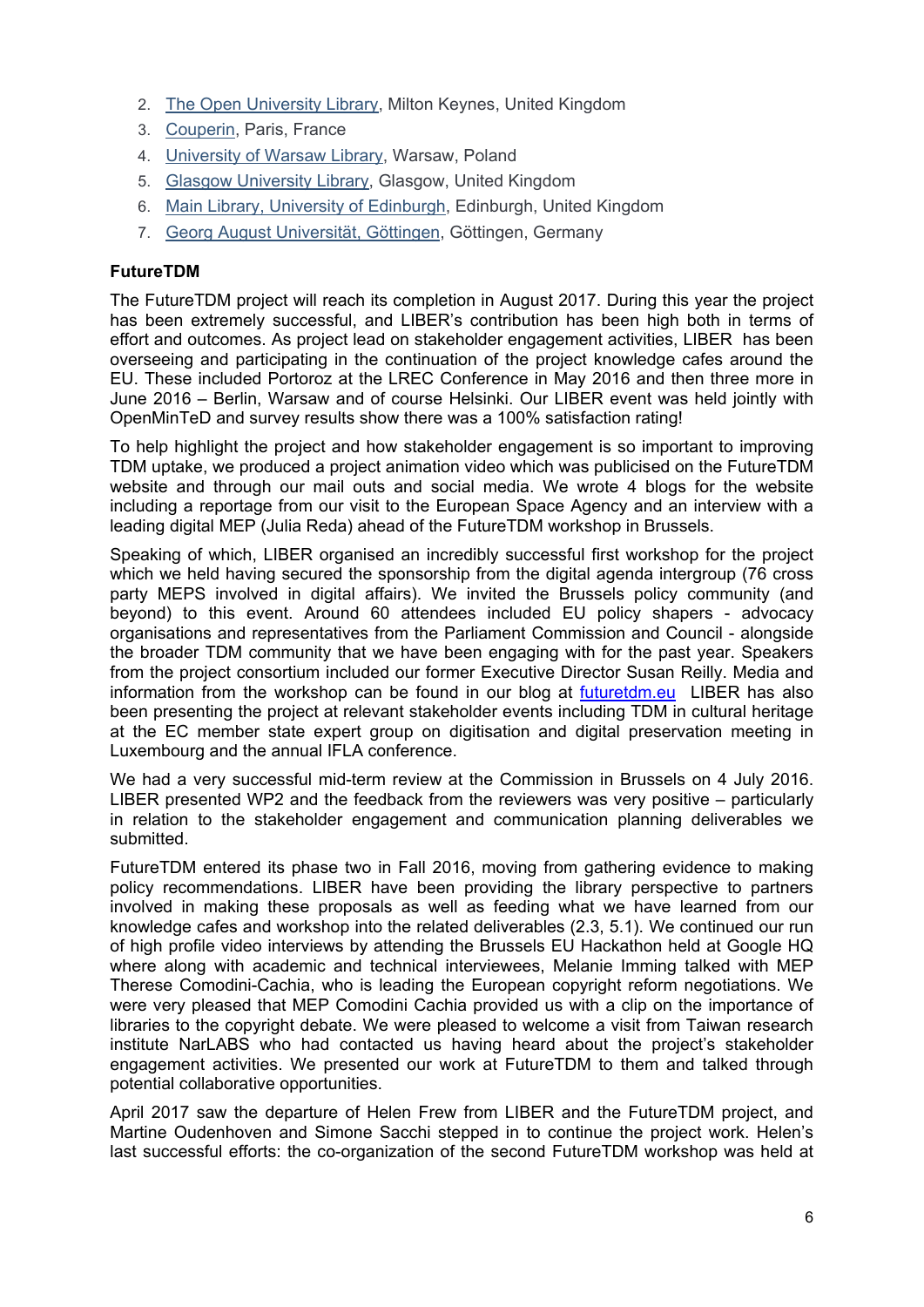the European Parliament in Brussels on the 29<sup>th</sup> of March 2017 and co-hosted by leading copyright MEP Catherine Stihler and moderated by former LIBER President Paul Ayris; the third workshop hosted at the RDA Plenary in Barcelona on April  $5<sup>th</sup>$ , 2017; and the participation in the development of the Digital Tree of Knowledge – an example of concept to help stakeholders visualise and contribute to the guidelines for TDM uptake.

LIBER is now focused on supporting work on the finals deliverables for the project, including the organization of the FutureTDM Symposium to be held in Salzburg on June 12-13, 2017 (mostly on the logistics to involve the Expert Advisory Board) and contributing to the deliverable 5.4, Roadmap for Increasing Uptake of TDM. A joint OpenMinTeD/FutureTDM workshop will be hosted at the 2017 LIBER conference in Patras.

#### **LIBER Members involved in the project:**

- 1. [Radboud University Library,](http://www.ru.nl/ubn/) Nijmegen, Netherlands
- 2. [The British Library,](http://www.bl.uk/) London, United Kingdom
- 3. [University of Amsterdam,](http://www.uva.nl/en/home) Amsterdam, Netherlands

### **LEARN**

[LEARN](http://learn-rdm.eu/) is a project focused on Research Data Management (RDM), running from June 2015 to May 2017. LIBER coordinates the work package on Dissemination and Communication, and therefore takes primary responsibility for the website, promotional materials and communications outreach via various channels, including social media.

The period covered by this EU Projects report was particularly busy for LEARN as it coincided with the completion of several deliverables. Key among these is the 200-page *Toolkit of Best Practice for Research Data Management*, which includes a model RDM Policy and Executive Briefings to help make the case for RDM in institutions. Other work has focused on Key Performance Indicators for RDM and the promotion and analysis of our RDM Readiness Survey. LIBER has contributed both to the promotion of these materials and their creation (eg. We secured a case study from 4TU.Data Centrum for the Toolkit).

Several events have taken place in this period, including three workshops. The first was organised by LIBER at our 2016 Annual Conference in Helsinki. It attracted 65 delegates and received a high approval rating (100% of 24 respondents to the LIBER 2016 Conference survey). The second workshop was in Santiago de Chile in October 2016 (hosted by project partner ECLAC and supported by LIBER), and the third in Barcelona in January 2017. LIBER attended the Barcelona workshop and played an active role in its promotion, by taking photos and videos, and contributing to the Twitter feed coming out of the Workshop.

The workshops were followed by LEARN's Final Conference on 5 May in London. More than 110 delegates attended the conference and LIBER helped with many of the logistical details. Communications Officer Friedel Grant and Community Engagement Officer Martine Oudenhoven were there to manage social media, take photos and interview participants. The conference was a definite success and, from a communications perspective, it was a highlight to see the conference hashtag #learnldn trending on Twitter in the London area.

Another milestone was LEARN's first review with the European Commission in January. The reviewers were positive about the project's progress, and noted that the various materials produced by the project were likely to have a "significant positive impact on stakeholders world-wide".

In order to alert as many people as possible to LEARN's resources, LIBER produced a number of promotional images, texts and other tools. For example, we organised a webinar focusing on the RDM Toolkit, text for a mailing to various networks and an infographic highlighting key facts about the Toolkit. The cumulative effect of our efforts to promote the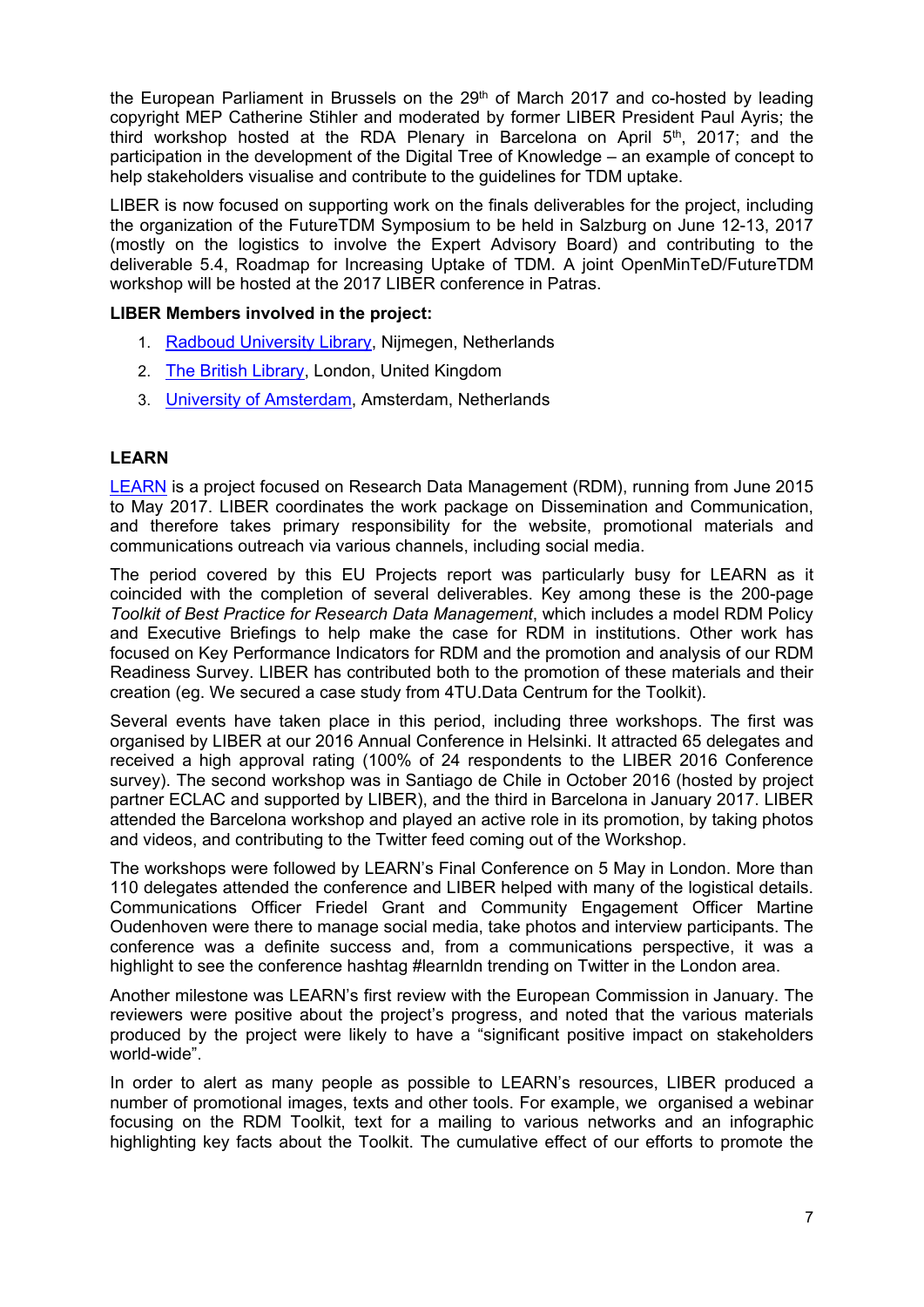Toolkit meant that the file was accessed more than 11,000 times within the first month of its publication.

LIBER, along with all LEARN partners, has made a concerted effort to liaise with other projects and communities. In June 2016, for example, LIBER attended a meeting of communications coordinators and other representatives from many EC H2020 einfrastructures projects. Opportunities for collaboration were identified and some resources and tools were set to enable future liaising between projects and communities.

LIBER also led the creation of posters to present at the RDA Plenary in Barcelona, at LEARN's Final Conference and at LIBER 2017; we created a summary of the most important recommendations to come out of the LEARN Workshops and restructured the website to feature the project's most valuable materials on one page.

#### **LIBER Members involved in the project:**

- 1. [Vienna University Library and Archives,](http://bibliothek.univie.ac.at/english/) Vienna, Austria
- 2. [CRAI Libraries University of Barcelona,](http://crai.ub.edu/en/about-crai/libraries) Barcelona, Spain
- 3. [University College London,](http://www.ucl.ac.uk/library) London, United Kingdom

### **OpenAIRE2020**

The OpenAIRE FP7 Post-Grant Open Access Pilot was supposed to end on April 30<sup>th</sup> 2017, but received a 10-months extension from the European Commission. In the past year, prepayment agreements with four publishers – BioMed Central, BMJ, Copernicus and Wiley – were implemented and quickly became a popular procedure among researchers for getting their journal articles funded.

The parallel call for funding APC-free Open Access journals issued early May 2016 resulted in 11 funded bids from 10 European countries. Funding.

In Fall 2016 LIBER presented the pilot at National OpenAIRE Workshops that were held in various countries (UK, Serbia, Denmark). The Pilot has also shared an up-to-date dataset for the APC payments it has made thus far with the OpenAPC initiative run at Universität Bielefeld in order to improve transparency on the height of APC's.

In December we organized a workshop for the 11 funded bids in the parallel call for funding APC-free Open Access journals in The Hague. The event featured a series of presentations where funded bids reported on the areas they're working on and on the progress achieved thus far in the implementation of the technical improvement plans that were submitted for funding last summer, which was useful for the other funded bids.

The Pilot went into its last months from January 2017, when Gwen Frank took over project work from Pablo De Castro, and was originally scheduled to end on April 30th. At the end of April, the European Commission granted OpenAIRE an extension of the Pilot with another 10 months, and is now scheduled to end on February 28th 2017. This will allow OpenAIRE to intensify dissemination of the pilot, making use of LIBER's own network and the OpenAIRE NOAD network.

In March 2017 the commissioned report 'Towards a competitive and sustainable OA market in Europe', by Research Consulting, was presented (see: [https://blogs.openaire.eu/?p=1841\)](https://blogs.openaire.eu/?p=1841). The report was met with wide acclaim - and even those who did not necessarily agree with the conclusions, recognised that the report offered a much needed qualitative and quantitative addition to the debate.

LIBER organised a workshop on April 20th in The Hague "On the road towards a sustainable open access publishing market" (see: [https://blogs.openaire.eu/?p=1884\)](https://blogs.openaire.eu/?p=1884). This workshop intended to give a state of affairs of the pilot (near what at time was still perceived to be the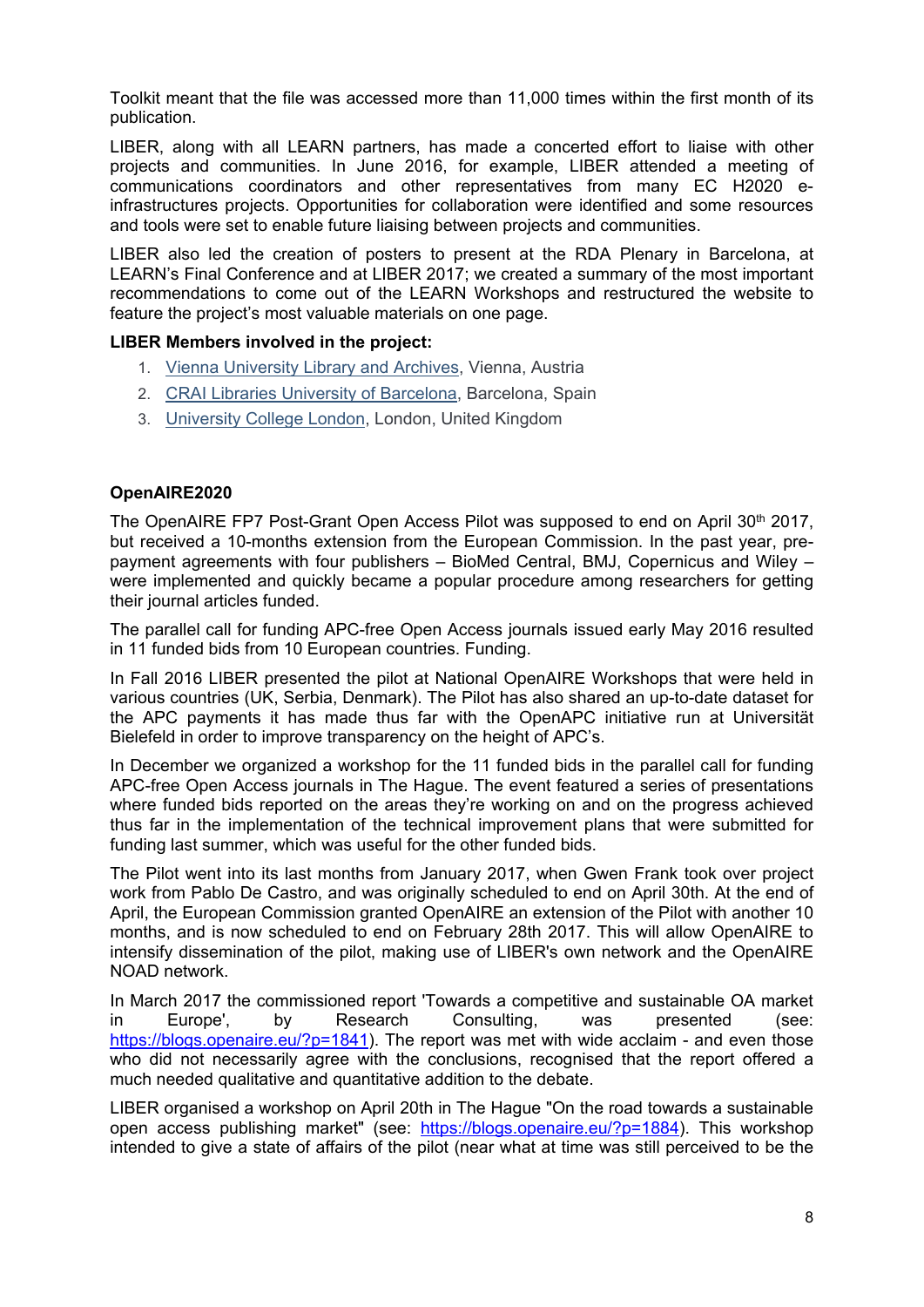end), to engage with different stakeholders (institutions, librarians, publishers, NOADs), to present the Report and also to, via break-out sessions, gather input for a Roadmap which will accompany the Report. Over 60 people participated in this workshop - with all stakeholders being represented it was perceived as a very balanced and nuanced event.

May 2017 sees the transition into the extension of the pilot, which means that on a practical level all dissemination materials had to be adapted, some webinars will be organised and targeted communications will have to carry the changed message. Interim reporting and statistics will be provided by the end of May, as will a first draft version of the Roadmap.

# **LIBER Members involved in the project:**

- 1. [Couperin,](http://www.couperin.org/) Paris, France
- 2. [Georg August Universität, Göttingen,](http://www.uni-goettingen.de/) Göttingen, Germany
- 3. [Konstanz University Library,](http://www.ub.uni-konstanz.de/en/welcome/) Konstanz, Germany
- 4. [Bielefeld University Library,](http://www.ub.uni-bielefeld.de/english/) Bielefeld, Germany
- 5. [University and National Library Debrecen,](http://www.unideb.hu/portal/en/node/1835) Debrecen, Hungary
- 6. [Latvia University Library,](http://www.lu.lv/eng/library/) Riga, Latvia
- 7. [Library University of Luxembourg,](http://wwwen.uni.lu/library) Luxembourg
- 8. [Malta University Library,](https://www.um.edu.mt/library) Msida, Malta
- 9. [TU Delft Library,](http://www.library.tudelft.nl/) Delft, Netherlands
- 10. [University of Amsterdam Library,](http://www.uva.nl/en/home) Amsterdam, Netherlands
- 11. [Oslo University Library,](http://www.ub.uio.no/english/) Oslo, Norway
- 12. [University of Warsaw Library,](http://www.buw.uw.edu.pl/en/) Warsaw, Poland
- 13. University of Minho [Documentation Services,](http://www.sdum.uminho.pt/) Minho, Portugal
- 14. [Slovak Centre of Scientific and Technical Information,](http://www.cvtisr.sk/en.html?page_id=58) Bratislava, Slovakia
- 15. [National Library of Sweden,](http://www.kb.se/english/) Stockholm, Sweden
- 16. [Izmir Institute of Technology,](http://www.iyte.edu.tr/AnaSayfa.aspx?d=ENG) Izmir, Turkey

# **OpenMinTeD**

In November, Martine Oudenhoven took over the work of Hege van Dijke for OpenMinTeD. The project had its first formal review in Brussels on the 24th of January. LIBER was strongly involved in this review as lead of the workpackage on community engagement and sustainability and active partner in the training workpackage. Overall the reviewers were very positive about the project, what it had accomplished and the creative spirit of the project. They felt that partners are not just doing their job, but are feeling like they are fulfilling a need and providing real solutions within the possibilities. Next to praise for the technical work, they were impressed by the dissemination activities and called them "phenomenal". They also appreciated the discussion that's going on in the project about the position of the project in relation to other projects and infrastructures. In February, the project had a plenary meeting in Lausanne. The main topic was how to integrate all different parts of the project more.

LIBER has been working on many different things. In the WP 2 (community engagement and dissemination), LIBER was leading in updating the dissemination plan and encouraging and supporting partners to participate in various communication activities (for example blogging, social media, keeping track of their events). In total 22 new blogposts were published, including 2 interview related to digital humanities. LIBER also has been working on improving the web presence and started a story campaign with movies of text and data miners that help to give an understanding of the importance of text and data mining. 9 TDM stories have been released so far (all made by LIBER) and 3 more are on their way.